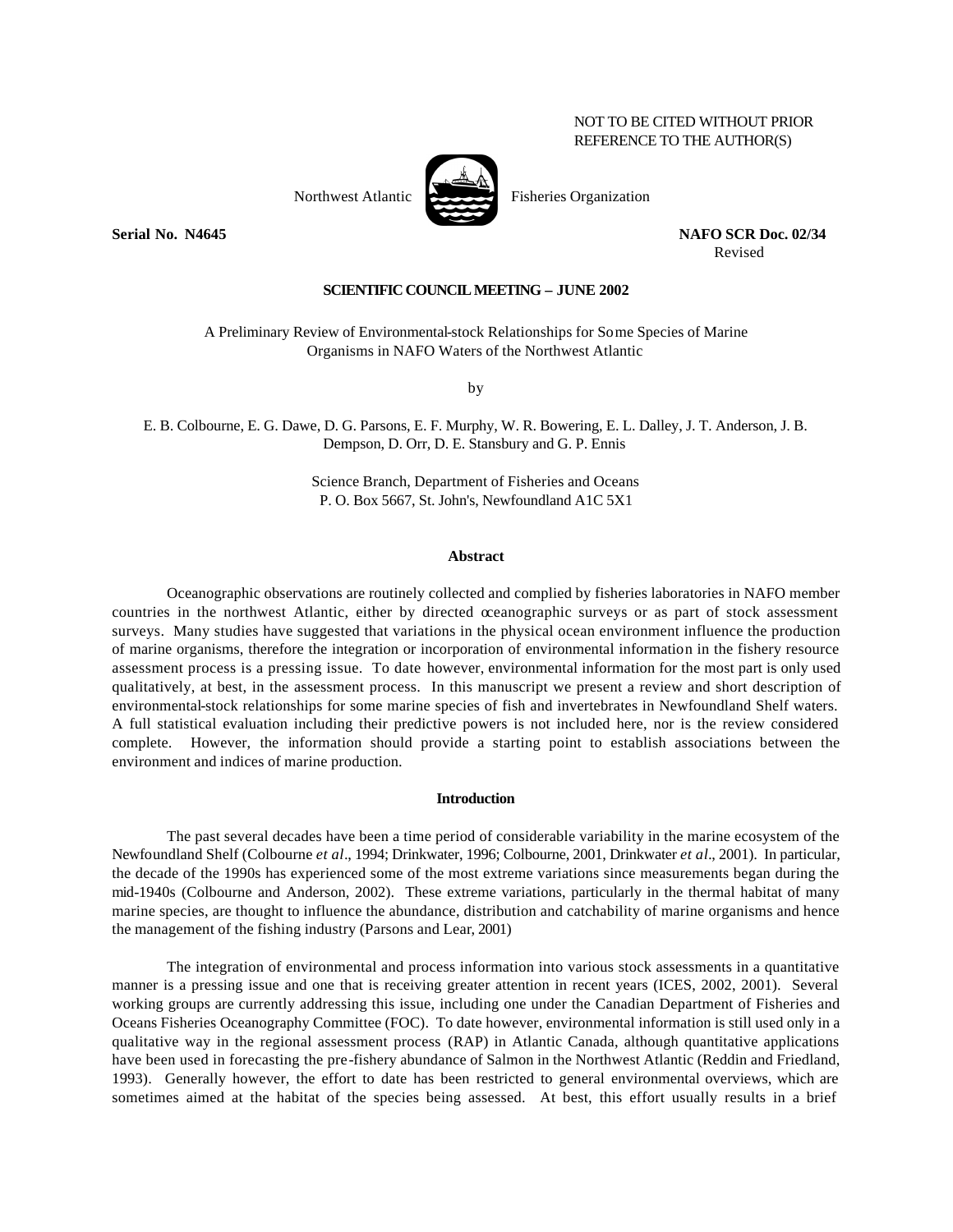description of environmental conditions to be included in the stock status reports. However at some recent invertebrate assessments, environmental-stock relationships have been presented and discussed in more detail and some preliminary attempts at predictive modelling were attempted. The result of this effort was one of the indicators that formed the basis of the outlook for the stock that is normally included in a spreadsheet summary of the status of some stocks, the so-called 'traffic-light' approach.

One of the first steps towards the integration of environmental information into stock assessments are to establish associations or correlations between environmental signals and trends in production indices of various fish and invertebrate stocks and to explore the predictive powers of models using environmental signals. This should eventually lead to the inclusion of both physical and biological information in process orientated effects, which would account for variations in primary and secondary production in ecosystem models. The purpose of the current manuscript is to provide a review and short description of environmental-stock associations for as many species as possible for Newfoundland waters. A full statistical evaluation including their predictive powers is not included here. Furthermore, this analysis is only intended as a starting point to establish the extent of associations and correlations between the environment and indices of marine production. In many cases the time series are too short to offer the statistical significance necessary for statistical auto-regressive type modelling.

## **Data Sources**

The data utilized in this paper were derived from the following sources; (1) spring and autumn bottom trawl surveys by the Canadian Department of Fisheries and Oceans, (2) annual oceanographic monitoring surveys along standard sections (Fig. 1), (3) large-scale surveys of the pelagic environment on the Newfoundland Shelf, (4) commercial fisheries data and (5) counts of Atlantic salmon returning to Newfoundland rivers. Collectively, these surveys provided a comprehensive oceanographic data set for most regions of the Newfoundland Shelf with good temporal and spatial coverage for most of the decades since the 1950s.

Canada has been conducting stratified random ground fish trawl surveys on the Newfoundland Shelf in NAFO Div. 2J3KLNO since the early-1970s. Each area was stratified based on the depth contours from available standard navigation charts. Areas within each division, within a selected depth range, were divided into strata and the number of fishing stations in each stratum was allocated based on an area weighted proportional allocation (Doubleday, 1981; Bishop, 1994; Murphy, 1996). Surveys have been conducted in both the spring and fall in Div. 3L, 3N and 3O. In spring the surveys were conducted in 3L from 1971-2002, except 1983 and 1984, in Div. 3NO from 1971- 2002, except 1983 in Div. 3N and 1972, 1974 and 1983 in Div. 3O, in water depths to 366 m in most years and more recently to 548 m. Surveys were conducted in the fall in 3L from 1981-2001, in 3N from 1990-2002 and in Div. 3O from 1990-2001. Since the fall of 1995 the research vessel surveys have used the Campelen 1800 shrimp trawl, thus enabling a multi-species assessment. During all of these surveys oceanographic data were collected at most fishing set locations and archived in oceanographic databases as well as included in the trawl set details. The random stratified fish samples obtained from these surveys form a basis to determine recruitment and population abundance for demersal fish stock assessments and more recently for the assessment of invertebrates.

Oceanographic measurements along standard sections and stations (Fig. 1) on the Newfoundland and Labrador Shelves have been made since the 1940s by the Biological Board of Canada and later under the auspices of the International Commission for Northwest Atlantic Fisheries (ICNAF, 1978) by several countries and currently for the Northwest Atlantic Fisheries Organization (NAFO). Additionally, as part of an expanded Canadian Atlantic zonal oceanographic monitoring program (AZMP) some of these sections are now sampled on a seasonal basis (Therriault *et al.,* 1998). Additional hydrographic, meteorological and sea ice data are obtained from a variety of sources including research studies, ships-of-opportunity and from fishing vessels. In addition, under the Northern Cod Science Program (NCSP) of the early-1990s several new initiatives were undertaken to increase the understanding of ecosystem processes on the Newfoundland Shelf. One of these included a comprehensive large-scale survey of the marine pelagic environment on the Newfoundland and Labrador Shelf that was conducted for the years 1994-1999 (Anderson and Dalley, 1997; Dalley *et al.,* 1999, 2000). These surveys, initiated after the collapse of the cod stocks of Newfoundland, were designed to measure pre-recruit pelagic (0-group) cod as well as providing a full multi-species measure of plankton and nekton for the study area, together with a comprehensive temperature and salinity survey.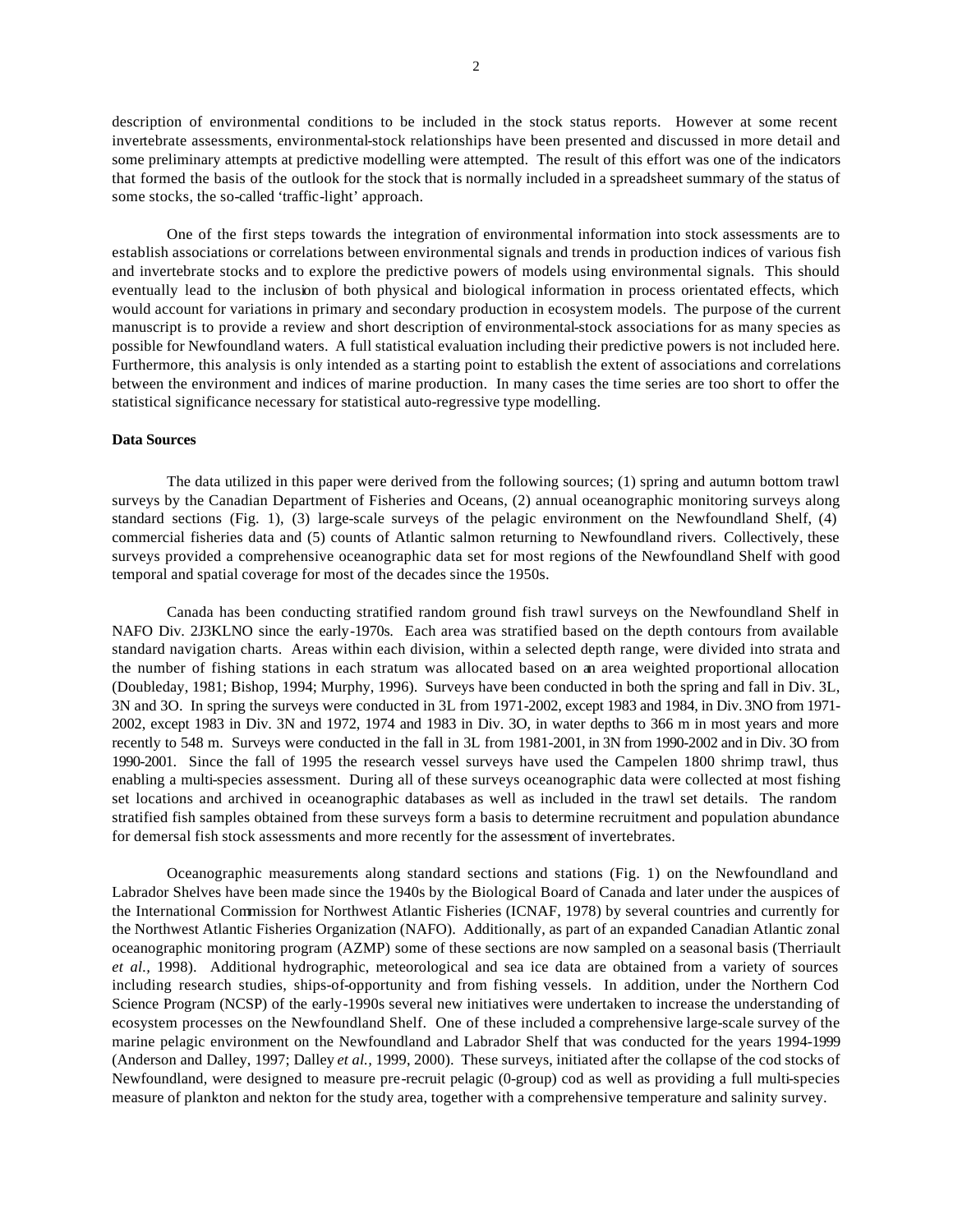#### **Results**

Many physical and biological interactions in the marine ecosystem are considered non-linear and operate through complex mechanisms throughout the ecosystem over a broad range of time and space scales. These interactions are further complicated by variations in fishing mortality. Therefore, simple correlations between individual environmental indices with measures of marine production often break down as different physical or biological factors begin to dominate various levels of the ecosystem and life stages of marine organisms. However, trends which coincide in the physical and biological environment may reflect significant change related to production in marine ecosystems over the long term.

In the remainder of this document we present a review and short description of environmental-stock relationships for some species of marine and anadromous fish and invertebrates in Newfoundland waters. A full statistical evaluation including their predictive powers is not yet completed and as mention above, some of the existing time series are too short to allow statistical modelling. However, when clear associations with environmental signals are evident they are included. The results presented below from various studies show time series of environmental indices and indices of various aspects of fis h and invertebrate survival and production. Many of these time series show long-term trends that coincide in the physical and biological environment however on an annual basis these correlations often break down or are not statistically significant. The present analysis is intended to provide a starting point and to establish associations and correlations between the environment and indices of marine production. Once clear significant associations or correlations are made it may then be possible to focus the research necessary to understand the cause and effect mechanisms whereby environmental effects are clearly understood.

#### **Invertebrates**

## *Snow Crab (Chionoecetes opilio)*

Recruitment in 7 of 15 commercially important crab stocks in the Bering Sea and Gulf of Alaska appears to be related to decadal climate shifts (Zheng and Kruse, 2000). Strong year classes in those king and tanner crab stocks were significantly associated with strong cyclonic winter circulation, as indexed by the Aleutian Low and low seasurface temperatures. Year class strength of Eastern Bearing Sea snow crab was noted to be quite different from that of other crab stocks, but appeared to be negatively, although not significantly, associated with surface temperature.

Snow crab fisheries in Newfoundland and Labrador began in 1968 and a 29-year time series of commercial catch-per-unit-effort (CPUE) data (1973-2001) is available for the eastern Newfoundland shelf, including the northern Grand Bank (NAFO Div. 3L). CPUE is expressed as kg per trap haul, and is unstandardized. Although this series does not account for annual variation in fishing practices (e.g. soak time), it is believed to generally reflect long-term trends in the abundance of the resource. CPUE was found to be negatively correlated with a local bottom temperatures and positively correlated with indices of the areal extent of cold water (Cold Intermediate Layer, CIL) on the Grand Banks. The association was strongest when each environmental index was lagged by 8 years, the approximate age of snow crab recruitment (Fig. 2). This suggests that cold conditions early in the life cycle (e.g. pelagic larval stage or settling megalopal stage) are somehow favorable for production or early survival. Recent high CPUE values are associated with a cold oceanographic regime that extended to 1993. Time series analysis was carried out using CPUE as the response variable and a vertically integrated Jan-June temperature index as an input variable. An auto-regressive parameter was the most significant determinant of CPUE, reflecting strong auto-correlation in the CPUE series due to periodicity in crab recruitment. However the temperature index was a significant parameter in the model. Model projections indicate CPUE may begin to decline in the near future, due to warm conditions since 1995, but forecasts are associated with very broad confidence intervals.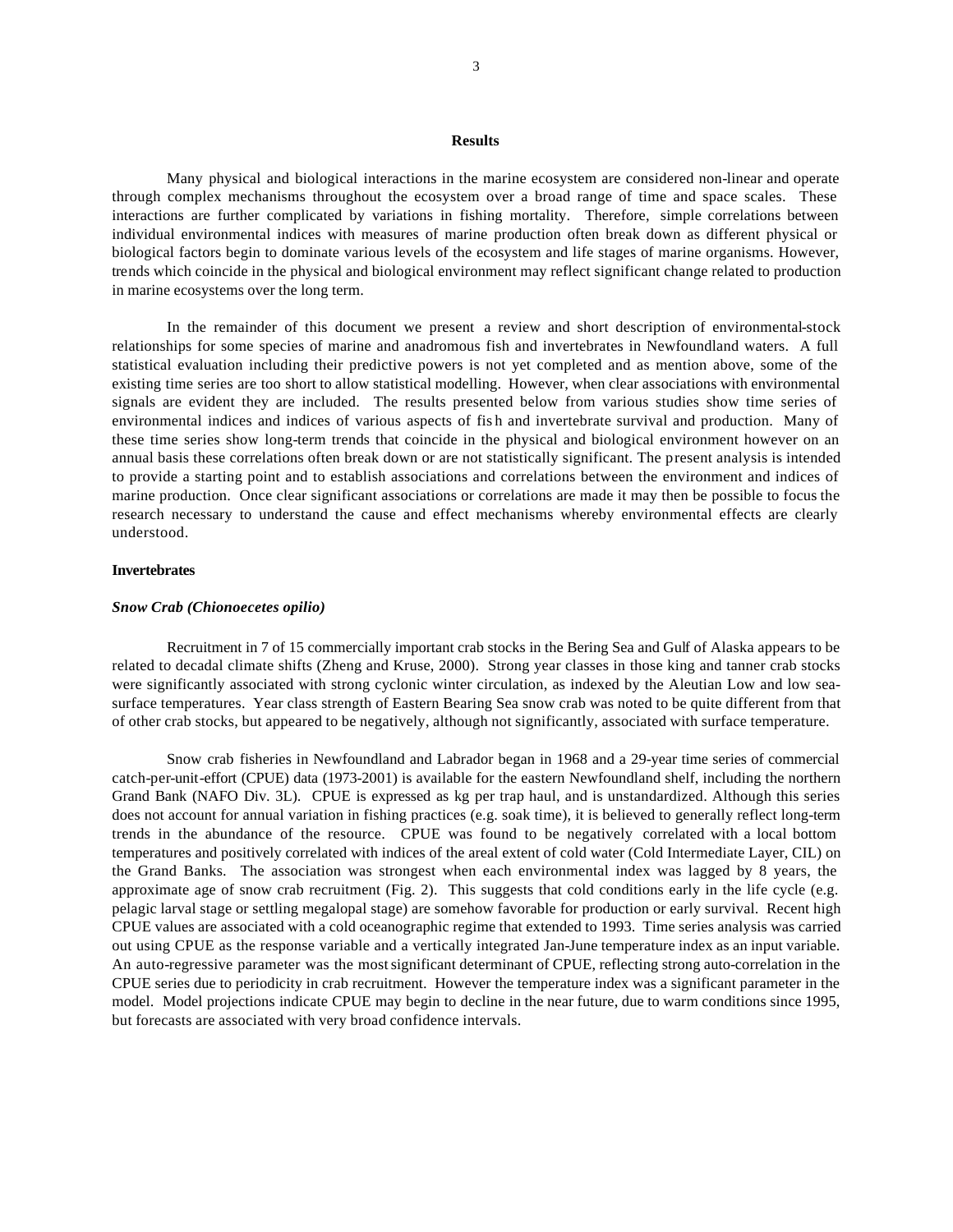## *Northern Shrimp (Pandalus borealis)*

The importance of environmental influences affecting the dynamics of Pandalid shrimp has been recognized for many years (Rasmussen, 1953; Parsons and Colbourne, 2000; NAFO, 2000). A commercial fishery for northern shrimp on the mid-Labrador Shelf within NAFO Div. 2HJ has been conducted since the mid-1970s. Catch and effort data from the commercial vessel logbooks were compiled for all years from 1977-1998 within this area. The catch-perunit-effort (CPUE) was then estimated as Kg per hour for each year. The CPUE time series was then standardized by multiple regression to account for variations in the fishing vessel, area fished and the time of the fishery (Parsons *et al.,* 1999). This standardized annual series has been used as a measure of fishery performance and as an indicator of the fishable stock biomass.

In a recent study by Parsons and Colbourne (2000) a number of environmental variables were found to be associated with the shrimp CPUE, including Station 27 bottom temperatures, CIL, sea-ice cover and the NAO (Fig. 3). The strongest correlations of –0.42 and 0.39 were found with sea-ice cover at lags of 0 and 6 years respectively. The negative correlation at no lag simply indicates the adverse affect of heavy ice conditions on fishing activity and the 6-year lag (the mean age of the commercial catches) correlation implying that cold years contribute positively to the survival of larvae and juveniles in the same year. The time series displayed in Fig. 3 show a declining CPUE during the late-1970s and early-1980s, reaching a minimum by the mid-1980s corresponding to the minimum in the 6-year lagged sea-ice cover and low NAO values. During the mid- to late-1980s the CPUE increased marginally and by the latter half of the 1990s it increased significantly corresponding to the increase in the lagged sea ice and NAO climate indices. This information was then used in an auto-regressive model, which predicted the observed values of the CPUE with confidence intervals and the lag correlation with the environment was used to project a 6-year forecast. The predictions of annual CPUE were close to observed values and the 6-year forecast ranged from stability of high CPUE, or at worst a 50% decline over the next few years.

## *Lobster* (*Homarus americanus*)

Newfoundland lobster landings have been reported in the official fisheries statistical system by statistical areas since 1953. Statistical areas generally coincide with the larger bays around the island and in later years these became designated as Lobster Fishing Areas, without boundary change for the most part, for fishery management purposes. Landings for Notre Dame Bay (Statistical Area B, LFA 4) from 1953 to 1999 together with Station 27 upper layer (50 m) July-August average temperature are shown in Fig 4. The temperature time series shows the most significant association with the lobster landings at a 9year lag, with higher landings associated with higher temperatures. The 9-year lag in the temperature-landings correlation corresponds to the estimated time to recruitment for Newfoundland lobsters of 8-10 years (Ennis, 1980). This suggests that warm conditions early in the life cycle are somehow favorable for production or early survival for lobster within the inshore environment of Newfoundland.

#### **Short-finned Squid (***Illex illecebrosus***)**

The short-finned squid is distributed from off central Florida to southern Labrador (Dawe *et al.,* 2000). It has an annual life cycle that includes an initial oceanic phase before it moves onto the continental shelf between the Northeastern USA and Newfoundland and southern Labrador. Seasonal migrations and annual trends in abundance are closely related to environmental variation, as is typical of most short-lived pelagic squids. Data on commercial catches from Canadian fisheries date back to 1920, but the time series is affected by market-related changes in fishing effort levels. To approximately account for this effect, catches are expressed as a proportion of the maximum within each of three consecutive periods (pre-1953, 1953-1969, and 1970-2001). Time series of fishery-independent catch rates (number/tow) are available based on autumn surveys on the northeast USA shelf since 1967 and based on July surveys on the Nova Scotian shelf since 1970 (Hendrickson *et al.,* 2001).

Trends in Canadian annual catches were inversely related to the North Atlantic Oscillation, but directly related with a bottom water temperature index at Newfoundland (Fig. 5). A direct relationship was also apparent between northeastern USA autumn survey catch rates and latitudinal displacement of the Shelf-Water and Slope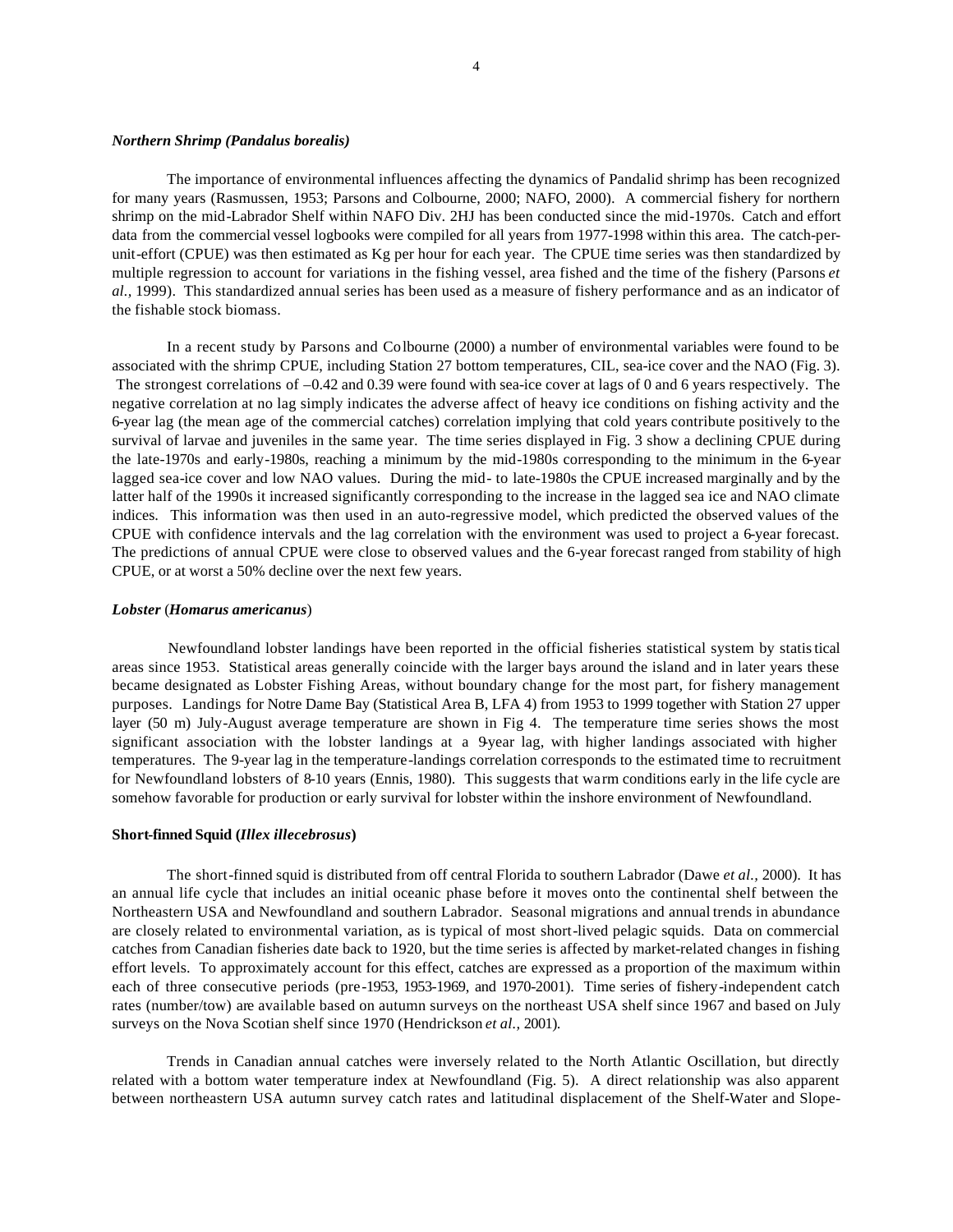Water front (Fig. 5 bottom panel). Correlation analysis indicated strong relationships among meteorological and oceanographic variables. Time series analysis was carried out using both catch and survey indices as dependent variables, and several environmental indices as input variables, in auto-regressive models. Overall, the models indicated that short-finned squid abundance is positively related to a favorable oceanographic regime associated with a negative North Atlantic Oscillation (NAO) index (weak winter northwesterly winds), high water temperatures off Newfoundland and a southward shift in the position of the boundary between the shelf waters and the offshore slope waters. Environmental relationships with squid indices are believed to reflect effects of broad-scale winter atmospheric circulation patterns on Gulf Stream dynamics, which largely regulate year-class strength of the dominant winter-spawning group early in life.

### **Atlantic cod** *(Gadus morhua)*

## *Grand Bank (3NO)*

The southern Grand Bank cod stock (NAFO Div. 3NO) occupies one of the warmest habitats anywhere along the Newfoundland Shelf. Ocean climate variability forced by atmospheric forcing (NAO) affects the bottom habitat of this region at shorter time scales than perhaps the deeper northeast Newfoundland Shelf (NAFO Div. 3K). As a result the Div. 3NO region experiences more extreme climate variations with temperatures ranging from near  $0^{\circ}C$ during very cold years up to 7-8°C during the warmest years (1999 for example). It is reasonable to expect therefore that fluctuations in water properties in this area may influence the recruitment and growth of many demersal fish species. Recruitment for the Div. 3NO stock, defined as the abundance of cod at three years of age was estimated using VPA ADAPT framework (Stansbury *et al.,* 1999). Recruitment for the Grand Bank cod stocks experienced longterm declines during the 1970s until the middle to late-1980s from the highs of the early- to mid-1960s (Fig. 6). Superimposed on the long-term trends were short-term annual variations. By the early-1990s recruitment in this stock was in a steep decline and throughout the 1990s it remained at historically low levels (Fig 6). Coincident with the changes in cod recruitment on the Grand Bank ocean temperatures and water salinity measured at Station 27 during the past several decades have experienced near-decadal oscillations superimposed on a general downward trend (Fig. 6). Recruitment was also associated with the long-term trends in the NAO, with low recruitment generally associated with a cold environment (high positive NAO anomaly) (Fig. 6 bottom panel).

The thermal habitat for Atlantic cod in the Div. 3LNO region has shifted from mainly cold  $\langle 0^{\circ}$ C conditions of the early-1990s to a relatively warm environment from 1998 onwards with approximately 60% of the bottom covered with water  $>2^{\circ}$ C by the fall of 1999. Since the spring of 1998 up to the spring of 2000 there was a significant increase in the number of cod caught per tow in survey sets in Div. 3NO. Also larger catches were more widespread in shallower water on top of the bank, mainly in water with temperatures above  $2^{\circ}C$  (Colbourne and Murphy, 2000). The mean bottom temperature increased gradually from the low  $(<0.5^{\circ}C$ ) in 1990 to about 1<sup>o</sup>C by 1997 and to 2<sup>o</sup>C by 1999. The increase in Div. 3NO catches beginning in 1997 coincides with the increase in bottom temperature (Fig. 7). The cod number and catch weighted temperature distributions show the distribution of cod is associated with the warmer portion of the available temperature range (Colbourne and Murphy, 2000).

There are several possible reasons for these observations. There are obvious signs of improved recruitment in Div. 3NO as a significant portion of the increase in catch numbers during the surveys is comprised of fish age 3 years and less. Also, during 1998 and 1999 a significant increase in the abundance of o-group Atlantic cod was sampled in the region (Dally *et al.*, 2000). It appears that the recent increase in water temperature in the area may have made the southern Grand Bank a more suitable environment for cod spawning and possibly improved survival rates. The increase in catch per tow in Div. 3O was most obvious in the spring of 1998 close to the Subdiv. 3Ps boundary. These increases have become more easterly distributed in subsequent surveys. It is possible that this is a result of range expansion from the adjacent Subdiv. 3Ps stock as a result of a more favorable environment on the Grand Bank, either for cod or their prey, or both. Also the apparent increases may be the result of a temperature dependent increase in catchability or related to other biological or environmental factors such as increase in prey species or a shift to a more suitable environment for prey species.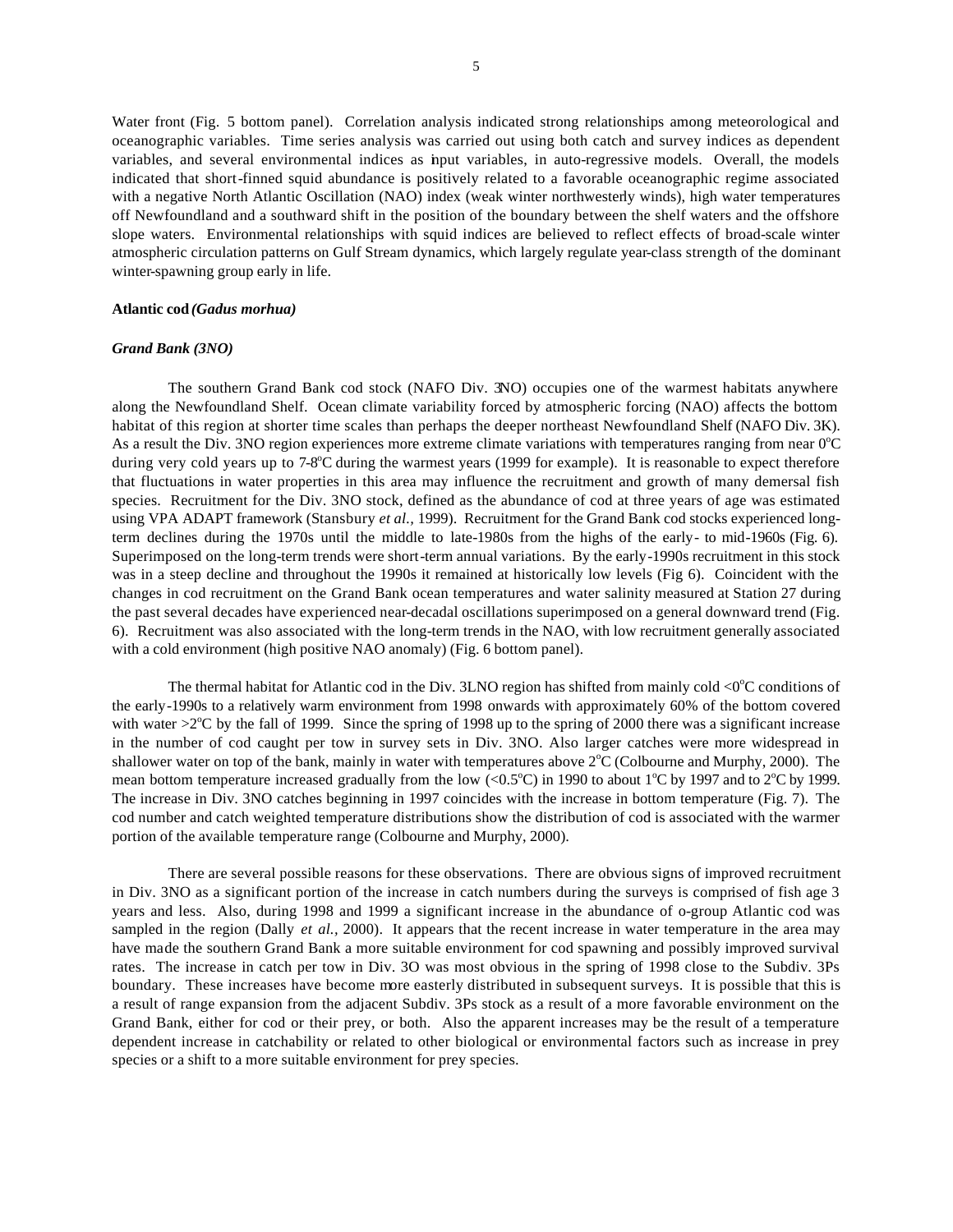#### *St Pierre Bank (3Ps)*

Assessments of the cod stock in NAFO Subdiv. 3Ps have indicated a steady decline in biomass from the peak in 1985 to a minimum in 1992 followed by an increase during 1993-1997 after the implementation of a fishing moratorium. Recruitment also experienced a general decline since the early 1980s remaining at historical low values during most of the 1990s with slight increase during 1999-2000 (Brattey *et al.,* 2000). The near-bottom habitat in the Subdiv. 3P region consists of two distinct oceanographic regimes. One influenced by cold-fresh water from the eastern Newfoundland Shelf, which includes much of St. Pierre Bank and regions to the east. In this region temperatures generally range from  $0.2^{\circ}$ C but are often <0 $^{\circ}$ C in many years. The other regime includes the deeper regions of the Laurentian and Hermitage Channels and areas to the west of St. Pierre Bank. This region appears to be influenced mostly by warmer shelf slope water from the south.

The most evident trend in the number of cod caught per set during recent surveys was the increasing number of zero catches in the colder <0°C water on St. Pierre Bank and eastward, mainly from 1985 to 1998. During 1999 and 2000 larger catches became more wide spread over St. Pierre Bank region as cold  $\langle 0^{\circ}$ C water disappeared from the area (Colbourne and Murphy, 2002). Variations in the mean number of cod per set for strata with water depths <100 m are correlated with the changes in the thermal habitat on St. Pierre Bank (Fig. 8). However there is no significant correlation between bottom temperatures and the mean numbers of fish caught per set for strata in water depths >100 m. The low numbers of cod caught per set from the mid-1980s to the mid- to late-1990s correspond to extremely low bottom temperatures on St. Pierre Bank during the same time period. The increase in the number of cod per set on St. Pierre Bank and the increase in the number of non-zero catches in the eastern regions, corresponding to the near-record high bottom temperatures during 1999 and 2000 also indicates a preference of cod towards a warmer habitat. The extreme variations in the catch rates on St. Pierre Bank may also be due to a temperature dependent increase in catchability or related to other biological or environmental factors such as increase in prey species or a shift to a more suitable environment for prey species (Colbourne and Murphy, 2002).

#### **Yellowtail Flounder** *(Limanda ferruginea)* **(3LNO)**

Recent assessments have indicated a significant increase in the biomass and abundance of yellowtail flounder on the Grand Bank beginning in 1995 from the relatively low and declining estimates of the early-1990s. These increases have continued during the latter half of the 1990s reaching record levels in 1999. In addition, the population has also expanded it's range onto the northern Grand Bank in Div. 3L (Walsh *et al.,* 2000). In recent years the centroid of the biomass of yellowtail flounder has been located within Div. 3NO centred over the southeast shoal of the Grand Bank. This area corresponds to the warmest bottom temperatures found anywhere on the Newfoundland Shelf. Spring bottom temperatures in this region range from a minimum of 1-2°C during cold years (1990) to 34°C during warm years (1998 and 1999). While the abundance of yellowtail flounder in this region was significant from 1990-1995, there was a sudden increase in catch rates during the fall of 1995 and these rates continued to increase from 1997 to 2000. During this time period the spatial extent of larger catch rates also expanded as the area of  $>0^{\circ}$ C water covered the entire Div. 3NO region.

Time series of the mean bottom temperature and the mean relative number and weight of yellowtail for the survey are shown in Fig. 9 for the spring and fall surveys. During the spring the mean bottom temperature increased gradually from the low  $\langle 0^{\circ}C \rangle$  in 1990 to >1.5°C by 1999. Correspondingly, the percentage area of the bottom covered with water  $\langle 0^{\circ}$ C decreased from  $>60\%$  in 1991 to  $<10\%$  in 1999. The increase in both the mean number and weight of yellowtail during spring and fall coincides with the change in the thermal habitat around the mid-1990s. In addition, the total catch continued to increase from the mid-1990s up to 1999 as bottom temperatures in the region continued to increase. From 1990 to 1994 the abundance of yellowtail flounder remained at a near constant level, however beginning in 1995 both the abundance and average weight of the catches per set increased significantly.

The sudden increase in catch rates coincided with both a significant increase in bottom temperature and with the implementation of the new Campelen 1800 shrimp trawl, which is more efficient at catching smaller fish. From 1997 to 1999 the mean number and weight per set continued to increase as the mean bottom temperature increased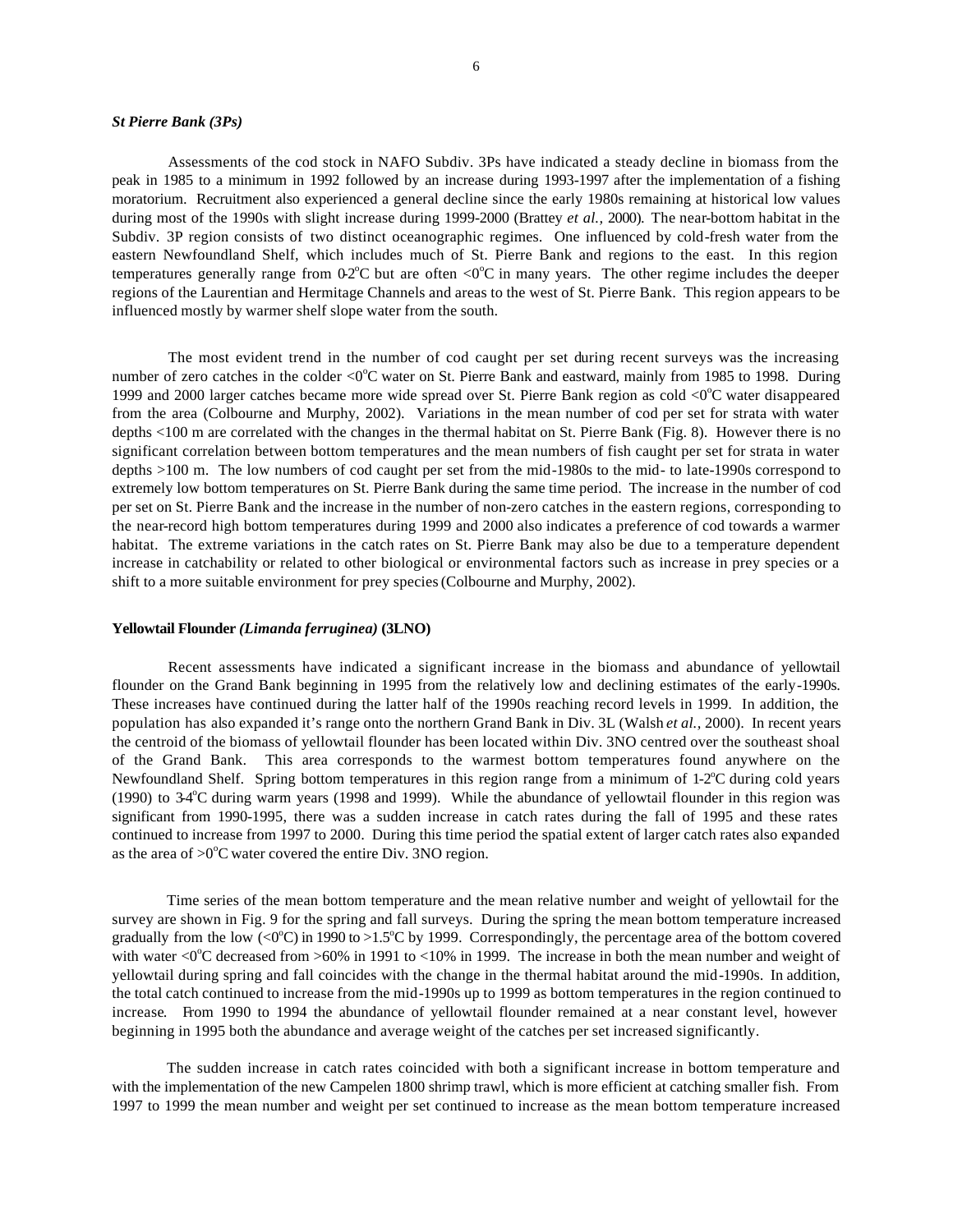further to a maximum in 1999. The spatial extent of larger catches and smaller non-zero catches in both Div. 3L and 3NO also increased as the area of warmer water covered an increasingly larger area of the region. For example, catches in Div. 3L during the spring of 1999 reached its most northern extent in recent years with non-zero catches above 47°N, coinciding with the warmest water on the Grand Banks since the early-1980s. The striking similarity between the trends in the mean bottom temperature and both the average numbers and weight per set may indicate a temperature dependent increase in catchability in this species (Colbourne and Bowering, 2001).

## **Atlantic salmon** *(Salmo salar)*

## *Marine survival*

The ratio of Atlantic salmon smolt production and subsequent adult small salmon returning to various rivers can provide a measure of or estimate of marine survival presumably due to natural mortality in the absence of a commercial fishery. Information on smolt production and returning adult salmon counts is available from six rivers in the Newfoundland Region (O'Connell *et al.,* 2001). These data were used to construct a composite index of survival for all six rivers. The survival index is based on returns of small salmon, mainly one-sea-winter fish, and the numbers are not adjusted for marine exploration during years with a commercial fishery. The composite index shown in Fig. 10 was constructed by adding by year the number of smolts and small salmon across all six rivers. The index was then standardized by subtracting the overall mean value from each year and dividing by the standard deviation.

In general while there are some trends in the series the survival is highly variably between years with negative anomalies in 4 out of the past 5 years. Also shown in Fig. 10 are time series of Station 27 surface temperature, an inshore temperature time series at Comfort Cove on the northeast Newfoundland coast and the area of cold intermediate water on the southern Labrador Shelf. In general, there is a strong association between the environmental variables with the survival anomalies at time lags of 0 and 1 year, indicating a possible environmental influence on survival, either directly on departing smolts or on the at-sea survival rates of small salmon. Time periods of high positive survival anomalies are associate with generally warm ocean conditions, particularly during the early part of the time series. During the more recent years (1997-2000) while the ocean warmed considerably, the corresponding increase in survival was marginal, but nevertheless did show a slightly increasing trend. In 2001 however, the decrease in survival to below normal values was much larger that what would be expected based on environmental trends, indicating perhaps, other confounding factors influencing salmon survival.

## *The run timing*

An additional example of linkages between environmental conditions and fish stocks includes ongoing work examining spatial and temporal variation in migration timing of adult Atlantic salmon (J. B. Dempson). Run timing is an adaptation to local environmental conditions, and in some species is a heritable trait linked with the overall life history of the species. Objectives of this program are to: 1) examine variation in adult Atlantic salmon run timing among geographic regions; 2) examine variation in run timing among rivers within geographic regions; 3) describe temporal variation in run timing within rivers; and 4) examine linkages of temporal variation with various environmental parameters. The latter objective also includes developing a composite index of salmon run timing from 17 rivers over a 15-year interval (1986–2000). With respect to objective 4) above, environmental indices included in this study are Newfoundland spring air temperature anomaly, Station 27 surface and depth averaged spring temperature anomaly, and the aerial extent of Newfoundland Shelf sea ice during the winter and spring time periods.

Randomization tests were used in determining statistical significance among relationships. Preliminary analyses indicate that adult salmon run timing varies significantly among regions, among rivers within geographic regions, and among years within rivers. For salmon <63 cm in length, median run timing can vary by as much as 4.7 weeks among years in some rivers. Results from associations of median run timing with environmental variables indicate significant correlations with spring air temperature anomaly  $(r=-0.587 \text{ p} = 0.010)$ , Station 27 near-surface temperature  $(r=0.825 \text{ p}=0.00)$  (Fig. 11 top panel), Station 27 integrated temperature  $(r=0.822 \text{ p}=0.000)$  and the aerial sea-ice extent (April – June) (r=0.727 p=0.002) (Fig. 11 bottom panel). A positive run-time index coincides with salmon runs being later, while a negative index infers earlier run timing. As shown in Fig. 11 warmer environmental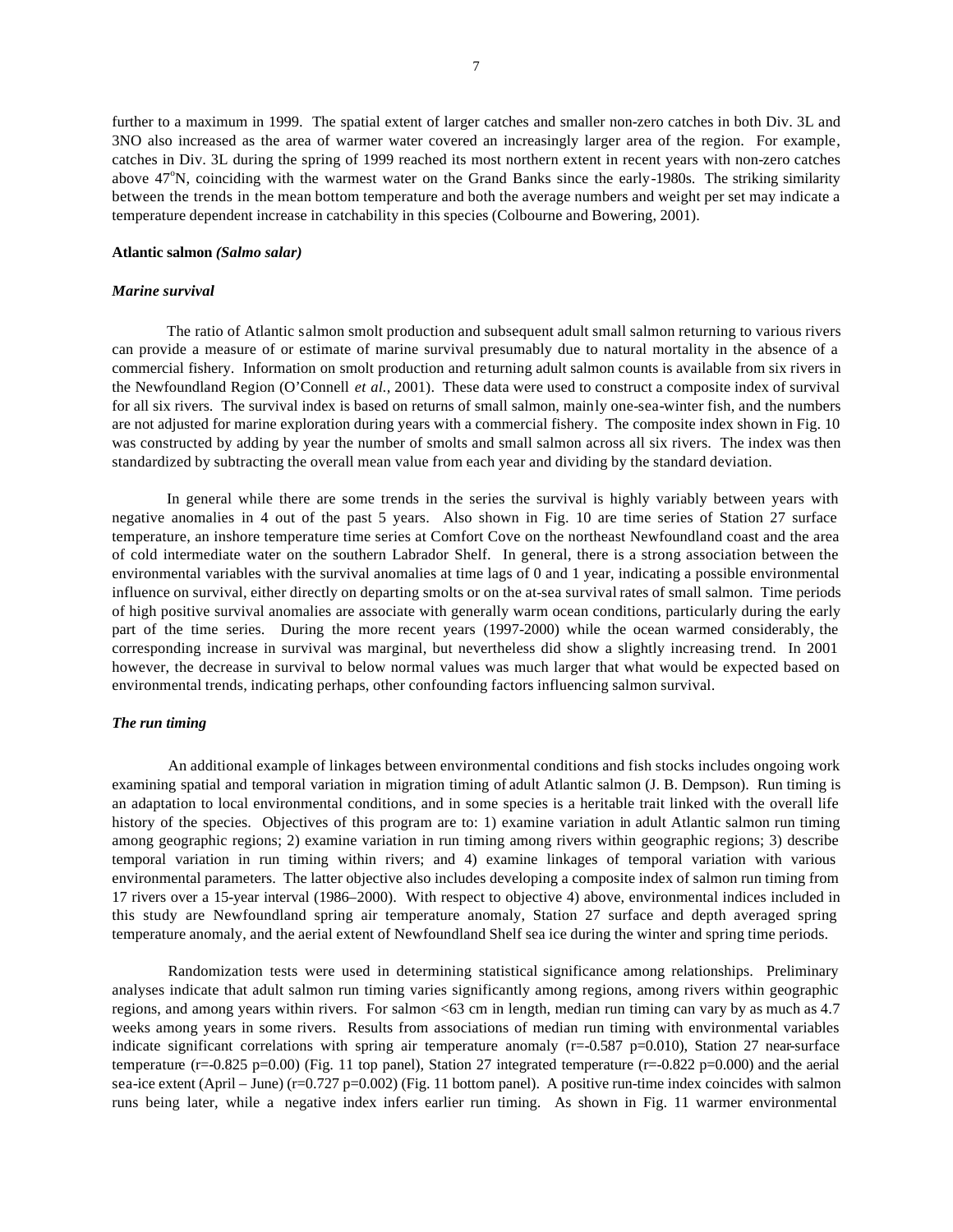conditions generally correspond to an earlier run of salmon to Newfoundland rivers. These and other relationships suggest that over broad geographic scales, Atlantic salmo n run timing is influenced, in part, by interannual variation in atmospheric and oceanic climate conditions.

#### **The Pelagic O-group Environment**

The pelagic ecosystem responded in several ways to the changing physical environment on the Newfoundland Shelf during the 1990s. The abundance of individual species of o-group pelagic fish remained low from 1994 to 1997. However, beginning in 1998 a dramatic increase in abundance occurred for several species on the Grand Banks including Atlantic cod, sandlance (*Ammodytes* sp.), redfish (*Sebastes* sp.) and American plaice (*Hippoglossoides platessoides*). Atlantic cod remained at relatively low levels of abundance on the Grand Banks until 1997 after which it increased by at least two orders of magnitude in 1998 and 1999 (Fig. 12). During this time period the spatially-averaged bottom temperature on the Grand Bank during the spring increased from near  $0^{\circ}$ C in 1994 to over  $1^{\circ}$ C in 1998 and to over 1.5<sup>o</sup>C by the spring of 1999 (Fig. 12). The large increase in pelagic fish abundance, which first appeared over the Grand Banks in 1998, was detected further northward along the northeast coast of Newfoundland in 1999 as warm ocean conditions progressed northward. In contrast, the abundance of o-group Arctic cod (*Boreogadus saida*) decreased from 1994 to 1999, and this decrease was associated with the increasing bottom temperature observed on Hamilton Bank on the southern Labrador Shelf (Fig. 13).

In the early-1990s, the estimated biomass of invertebrate zooplankton, primarily copepods, was at a relatively low level but increased by a factor of two after 1996. *Calanus finmarchicus*, considered the dominant zooplankton organism in the temperate North Atlantic increased in abundance throughout the 1990s with maximum values recorded in 1999 (Fig 13). This increase appears to be a direct response to warm water conditions following the cold period of the early-1990s. The increase in nekton biomass occurred first in the south, over the Grand Bank, in 1998 and then extended to the north in 1999 as ocean temperatures continued to increase. Across the whole survey area several fish components of the pelagic ecosystem declined in abundance during the first half of the 1990s. Since these observed minima, all species except Arctic cod increased in abundance by approximately two orders of magnitude, representing a system wide response across species lines. This indicated that Arctic species were being replaced by boreal and temperate species such as capelin and sandlance during the warm years of the late-1990s. Furthermore, these observations are consistent with the expected biological response of the pelagic ecosystem to a warming ocean environment (Anderson *et al.,* 1999, Dalley *et al.,* 2000;, Colbourne and Anderson, 2002).

## **References**

- Anderson, J.T., Edgar L. Dally and E. B. Colbourne. 1999. Recent trends in the dominant pelagic fish species and environment in the Northwest Atlantic, NAFO 2J3KLNO. DFO. Atl. Fish. Res. Doc. 1999/114. 15 p.
- Anderson, J.T. and E. L. Dalley. 1997. Nekton of the coastal and shelf waters of Newfoundland. DFO. Atl. Fish. Res. Doc. 97/124. 30 p.
- Bishop, C. A. 1994. Revisions and additions to the stratification scheme used during research vessel surveys in NAFO Subareas 2 and 3. NAFO SCR. Doc 94/43 Serial No. N2413. 23 p.
- Brattey, J., N. G. Cadigan, G. R. Lilly, E. F. Murphy, P. A. Shelton and D. E. Stansbury. An assessment of the cod stock in NAFO Subdiv. 3Ps in October 2000. DFO RES DOC. 2000/134. 107p.
- Colbourne, E. B. and J. T. Anderson. 2002. Biological response of a changing ocean environment in Newfoundland waters during the latter decades of the 1900s. ICES. Mar. Sci. Symp. In Press.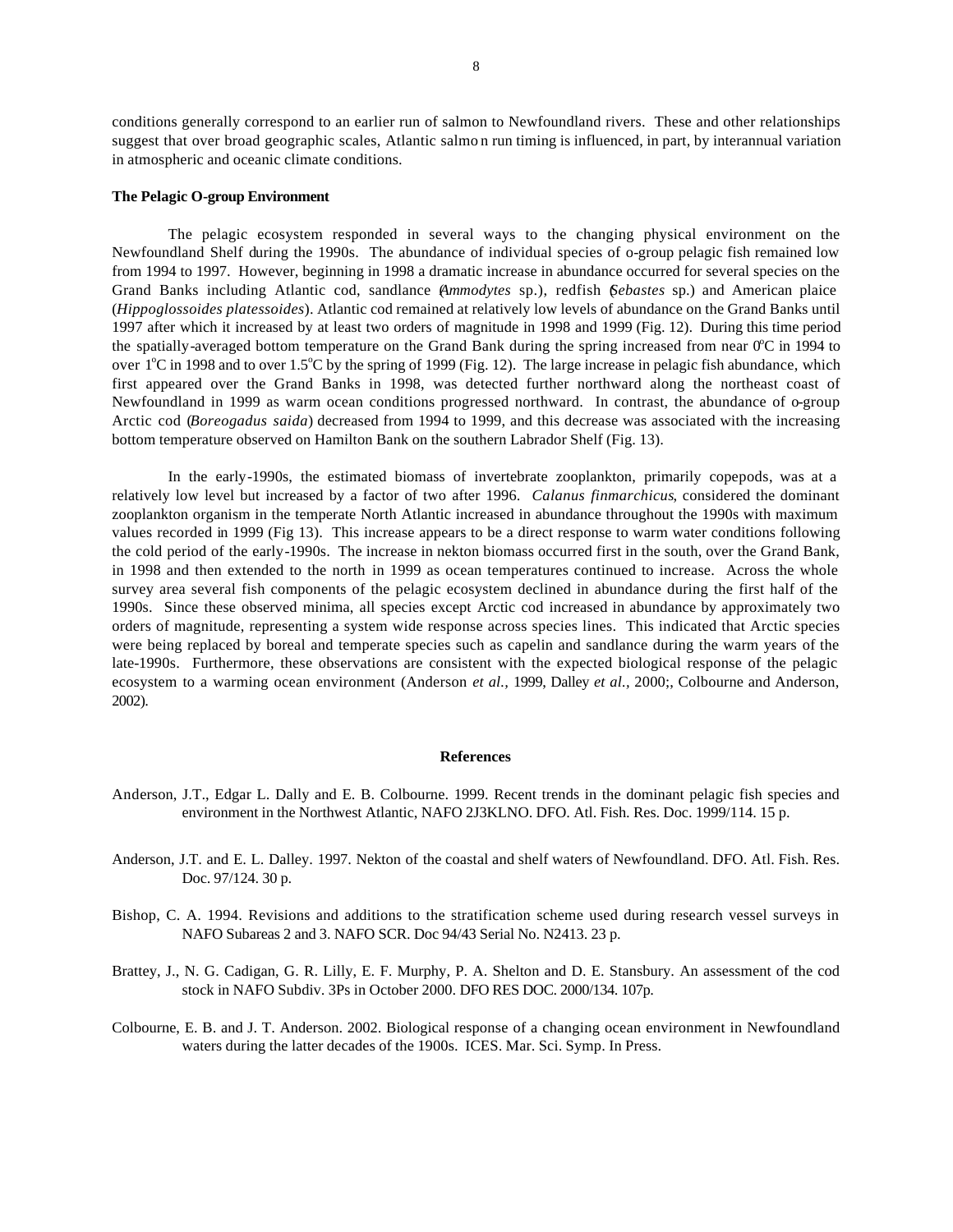- Colbourne E. B. and E. F. Murphy. 2002. Recent trends in bottom temperatures and distribution and abundance of cod (*Gadus morhua*) in NAFO Subdivisions 3Pn and 3Ps from the winter/spring multi-species surveys. DFO Res Doc. 2002/001, 18 p.
- Colbourne E. B. and E. F. Murphy. 2000. Recent trends in bottom temperatures and distribution and abundance of Atlantic cod (*Gadus morhua*) in NAFO Divisions 3LNO during spring and fall. NAFO SCR. Doc 00/20 Serial No. N4249. 30 p.
- Colbourne, E. B. 2001. Physical oceanographic conditions on the Newfoundland and Labrador Shelves during 2000. DFO Res Doc. 2001/18b, 58 p.
- Colbourne, E. B., S. Narayanan, and S. Prinsenberg. 1994. Climatic Change and Environmental Conditions in the Northwest Atlantic during the period 1970-1993. ICES mar. Sci. Symp., 198:311-322.
- Colbourne E. B. and W. R. Bowering. 2001. Recent trends in bottom temperatures and distribution and abundance of Yellowtail Flounder (*Limanda ferruginea*) in NAFO Divisions 3LNO during the spring and fall. NAFO SCR. Doc 01/32 Serial No. N4409. 17 p.
- Dalley, E. L., J. T. Anderson and D. J. Davis. 1999. Plankton and nekton of the northeast Newfoundland Shelf and Grand Bank in 1998. DFO. Atl. Fish. Res. Doc. 1999/142. 37 p.
- Dalley, E. L., J. T. Anderson and D. J. Davis. 2000. Short term fluctuations in the Pelagic Ecosystem of the Northwest Atlantic. DFO. Atl. Fish. Res. Doc. 2000/101. 36 p.
- Dawe, E. G. and E. B. Colbourne. 2002. Distribution and demography of male snow crab (*Chionoecetes opilio*) on the Newfoundland and Labrador Shelf. Edited by B. Baxter, Lowell Wakefield Fish. Symp. Ser., Alaska Sea Grant Rep. In press.
- Dawe, E. G., Colbourne, E. B. and Drinkwater, K. F. 2000. Environmental effects on recruitment of short-finned squid (*Illex illecebrosus*). ICES Journal of Marine Science, 57: 1002-1013.
- Doubleday, W. G., Editor. 1981. Manual on groundfish surveys in the Northwest Atlantic. NAFO Sci. Coun. Studies, 2: 56 p.
- Drinkwater K. F., E. B. Colbourne and D. Gilbert. 2001. Overview of environmental conditions in the Northwest Atlantic in 2000. NAFO SCR Doc. 2001/36. Serial No. N4414.
- Drinkwater, K. F. 1996. Atmospheric and oceanic variability in the northwest Atlantic during the 1980s and early 1990s. J. Northw. Atl. Fish. Sci. 18: 77-97.
- Ennis, G. P. 1980. Recent and current Canadian research on growth of lobsters in the wild. In 'Proceedings of the Canada-US Workshop on Status of Assessment Science for NW Atlantic Lobster (Homarus americanus) Stocks (St Andrews, NB, Oct 24-26, 1978)'. (Eds V. C. Anthony and J. F. Caddy) pp. 9-15. Can. Tech. Rep. Fish. Aquat. Sci. 932.
- Hendrickson, L. C., E. G. Dawe and M. A. Showell. 2001. Assessment of Subarea 3+4 Northern Shortfin Squid (Illex illecebrosus) for 2000. NAFO SCR. Doc. 01/61, Ser. N4439, 13p.
- ICES 2002. Report of the study group on incorporation of process information into stock requirement models. ICES CM 2002/C: 01. 94p.
- ICES 2001. Report of the study group on incorporation of process information into stock requirement models. ICES CM 2001/C: 02. 47p.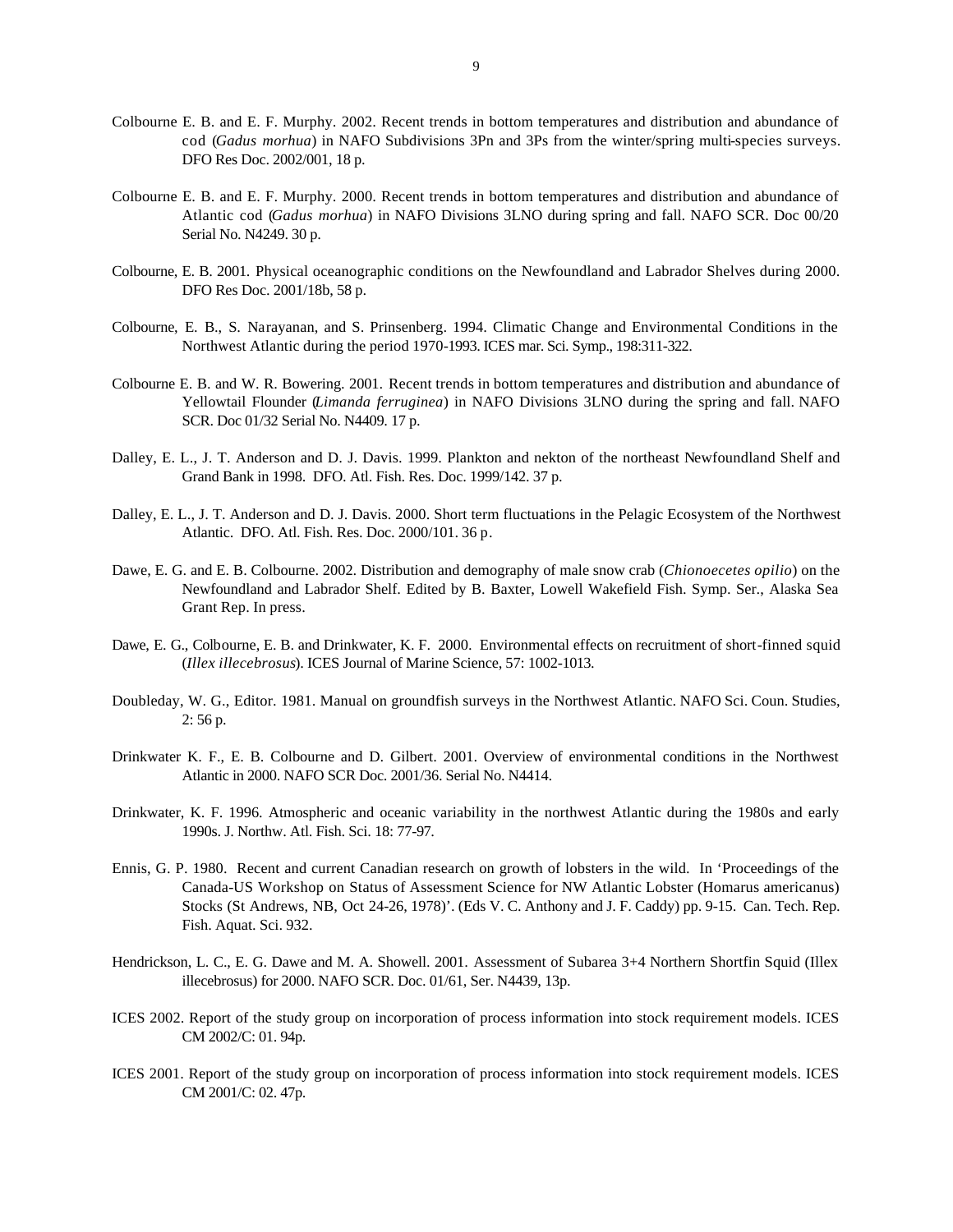ICNAF. 1978. List of ICNAF standard oceanographic sections and stations. ICNAF selected papers No. 3.

- Murphy E. F. 1996. Corrections to the stratification scheme in 3Ps. NAFO SCR Doc. 96/55 Serial No. N2731. 11p.
- NAFO 2000. Pandalid Shrimp Fisheries- Science and Management at the Millennium. Edited by P. A. Koeller, J. Boutillier and S. Tveite. NAFO/ICES/PICES Symposium 8-10 September 1999. J. of Northwest Atlantic Fishery Science.
- O' Connell, M. F., J. B. Dempson, C. C. Mullins, D. G. Reddin, N. M. Cochrane, and D. Caines. 2001 Status of Atlantic salmon (*Salmo salar L.*) stocks of insular Newfoundland, (SFAs 3-14A), 2000. DFO Canadian Stock Assessment Secretariat Research Document 2001/078, 72 p.
- Parsons, D. G., P.J. Veitch and G. T. Evans. 1999. Resousce status of northern shrimp (Pandalus borealis off Baffin Island, Labrador and northeastern Newfoundland- second interim review. Can. Stick Ass. Sec. Res. Doc., 112, 53 p.
- Parsons,D. G., and E. B. Colbourne. 2000. Forecasting Fishery Performance for Northern Shrimp (*Pandalus borealis*) on the Labrador Shelf (NAFO Divisions 2HJ). J. Northw. Atl. Fish. Sci., Vol 27: 1-9.
- Parsons, L. S. and W. H. Lear. 2001. Climate variability and marine ecosystem impacts: a North Atlantic perspective. Progress in Oceanography 49: 167-188.
- Rasmussen, B. 1953. On the grographical variation in growth and sexual development of the deep sea prawn (*Pandalus borealis Kr*.) Rep. Norweg. Fish and Mar. Invest., 10 (3), 160p.
- Reddin, D. G. and Friedland, K. D. 1993. Marine environmental factors influencing the movement and survival of Atlantic salmon. In: Salmon in the sea and new enhancement strategies. (D. Mills, ed.) pp 79-103. Fishing News Books, Oxford.
- Stansbury, D.E., P.A. Shelton, E.F. Murphy, and J. Brattey. 1999. An assessment of the cod stock in NAFO Divisions 3NO. NAFO SCR Doc. 99/62. Ser. No. N4121. 43 pp.
- Therriault, J.-C., B. Petrie, P. Pepin. J. Gagnon, D. Gregory, J. Helbig, A. Herman, D. Lefaivre, M. Mitchell, B. Pelchat, J. Runge, and D. Sameoto. 1998. Proposal for a northwest Atlantic zonal monitoring program. Can. Teck. Rep. Hydrogr. Ocean Sci. 194: vii+57 p.
- Walsh S. J., M. J. Veitch, M. J. Morgan, W. R. Bowering and W. B. Brodie. 2000. Distribution and abundance of yellowtail flounder *(Limanda ferruginea*) on the Grand Bank, NAFO Divisions 3LNO, as derived from annual Canadian bottom trawl surveys. NAFO SCR. Doc 00/35 Serial No. N4264. 54 p.
- Zheng, J. and G. H. Kruse. 2000. Recruitment patterns of Alaskan crabs in relation to decadal shifts in climate and physical oceanography. ICES J. Mar. Sci., 57: 438-451.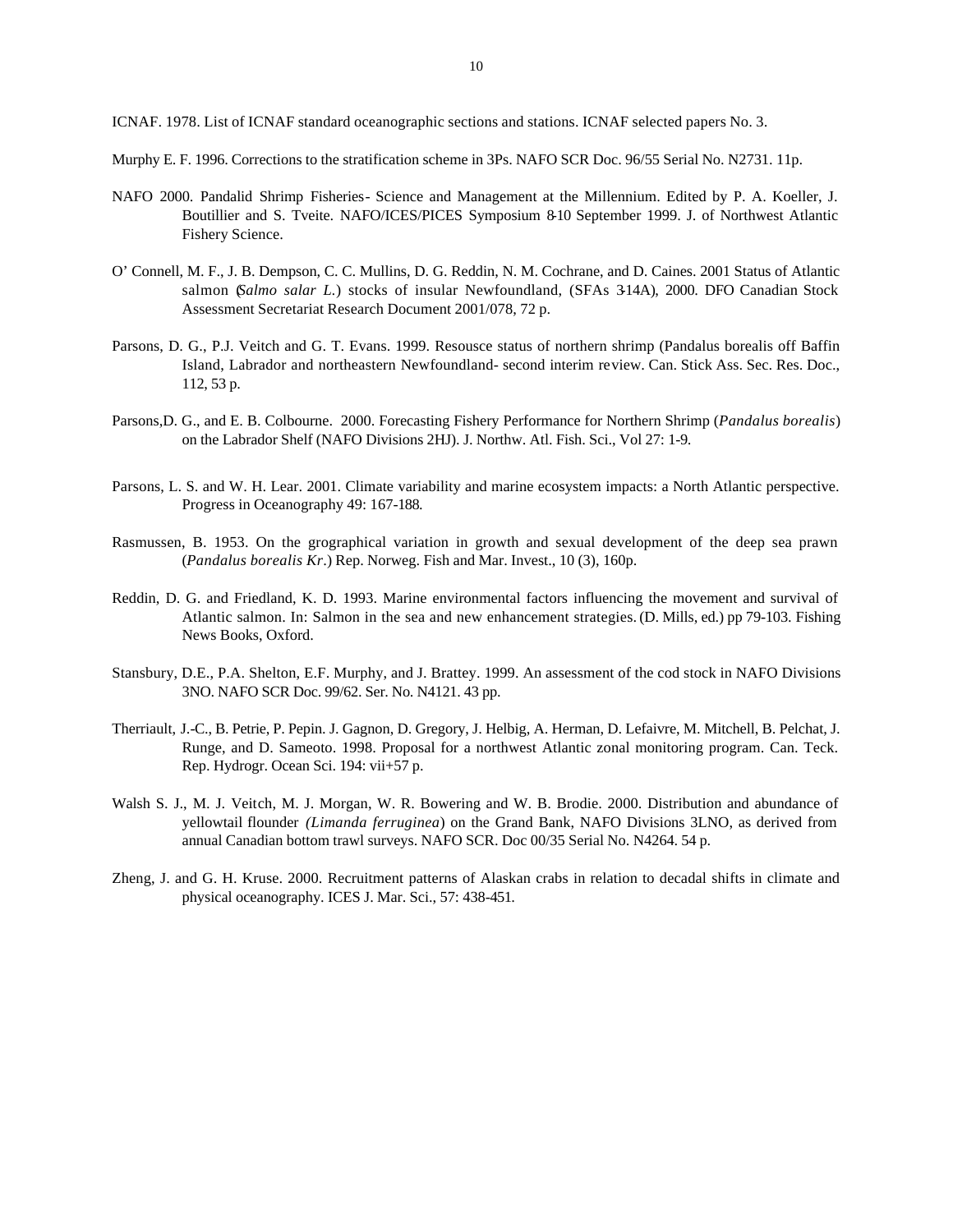

Fig. 1. Regional map showing the positions of standard monitoring transects, Station 27 and the statistical fish management areas established by the Northwest Atlantic Fisheries Organization (NAFO).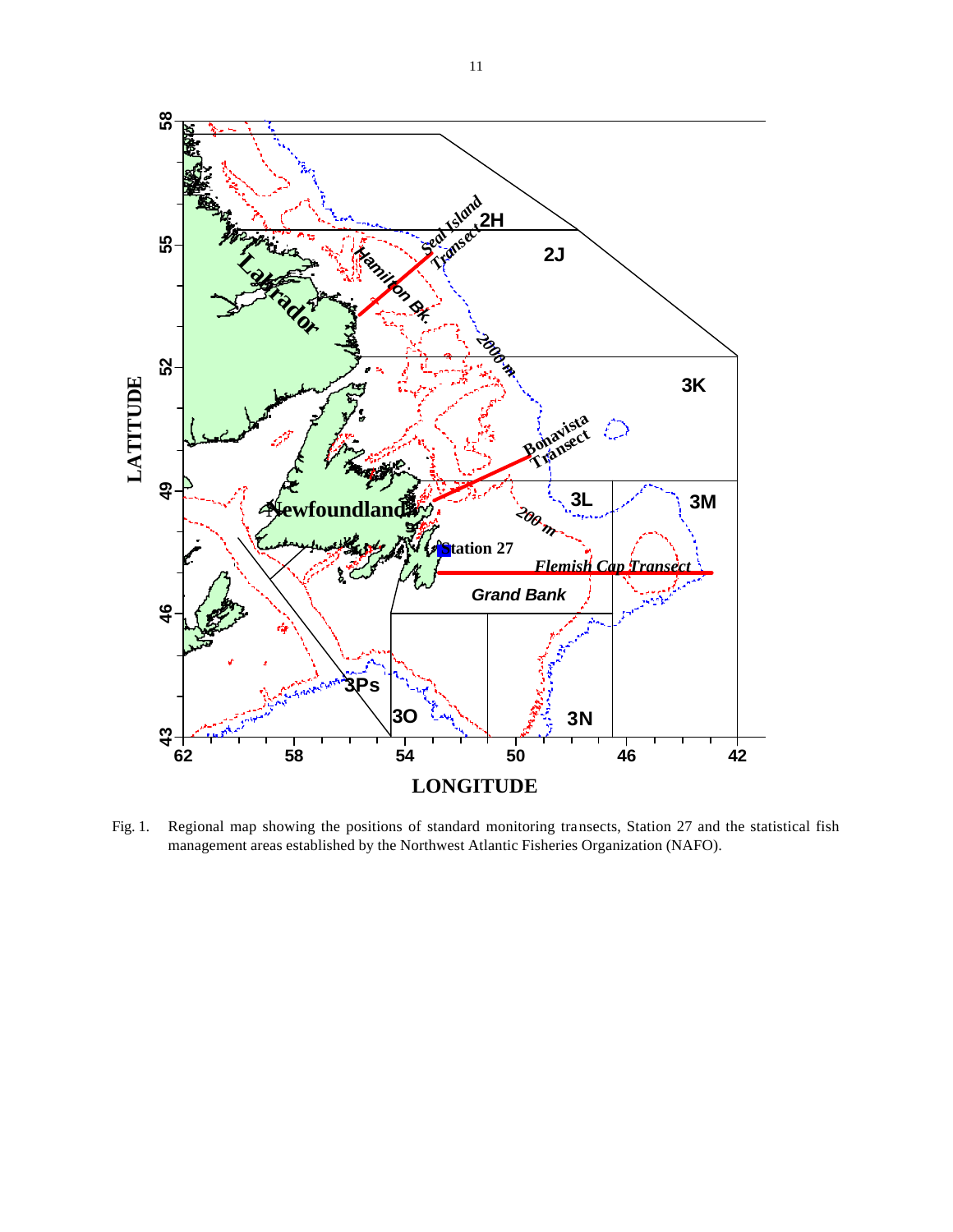

Fig. 2. Annual CPUE of snow crab in NAFO Div. 3L and the time series of Station 27 temperature, Grand Bank CIL area and the % area of the bottom covered by <0°C water on the Grand Bank.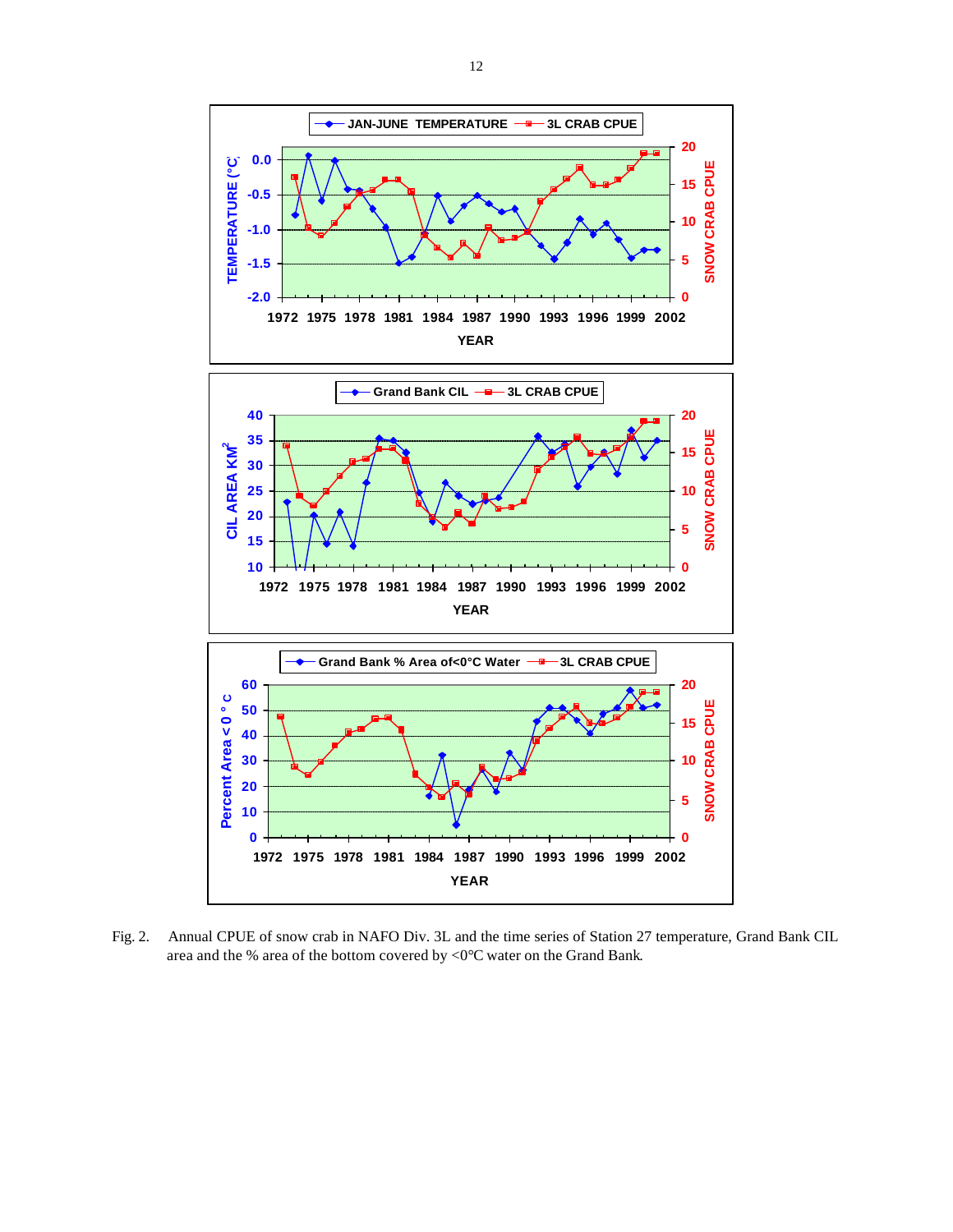

Fig. 3. Annual CPUE of northern shrimp in NAFO Div. 2GH and the time series of the areal extent of sea ice on the Newfoundland and Labrador Shelf and the NAO.



Fig. 4. Annual lobster landings on the northeast Newfoundland coast NAFO Div. 3K and the time series of Station 27 50 m depth temperature.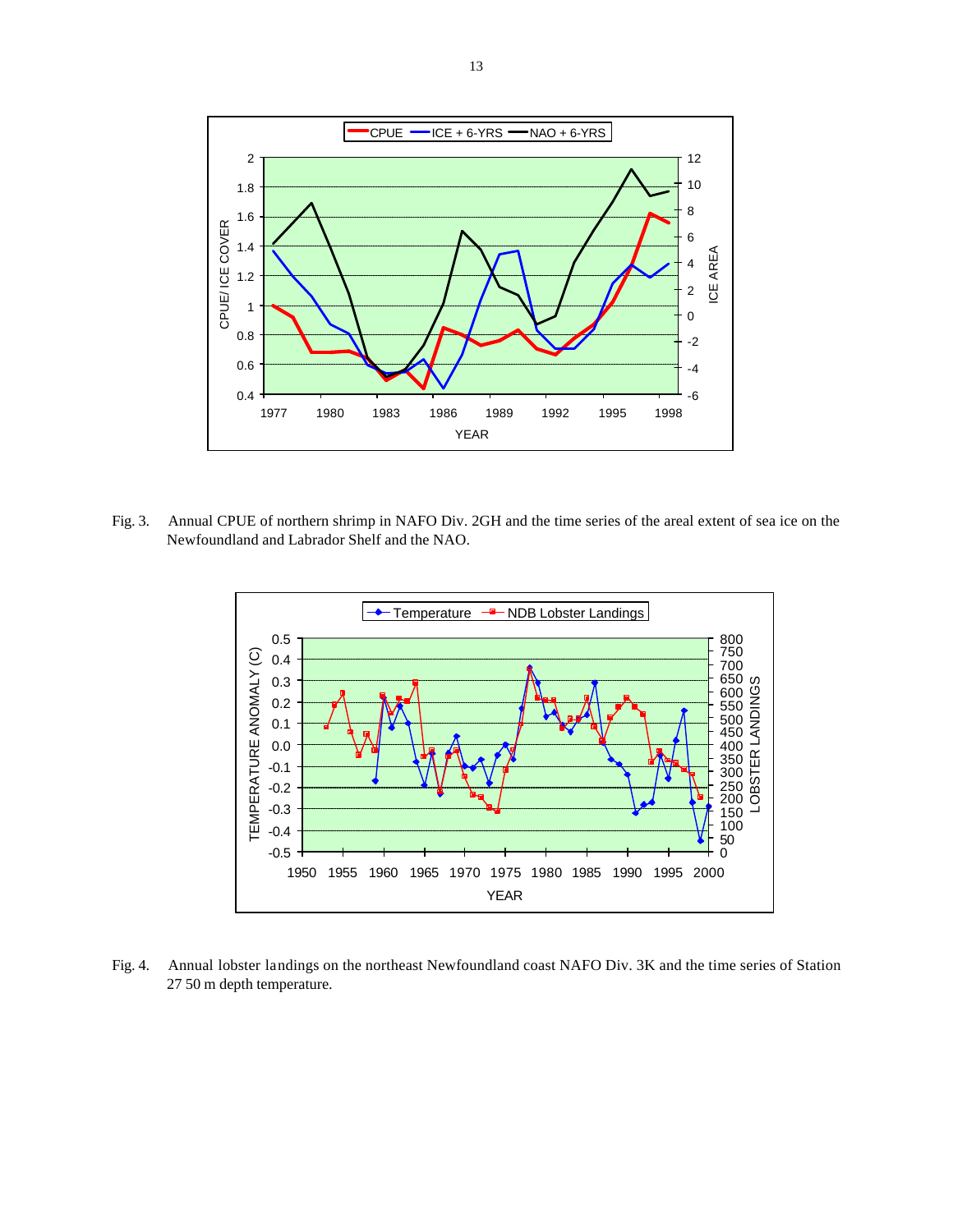

Fig. 5. Indices of Canadian and USA short-finned squid catch rates and time series of the NAO, Station 27 temperature and the displacement of the shelf-slope-front.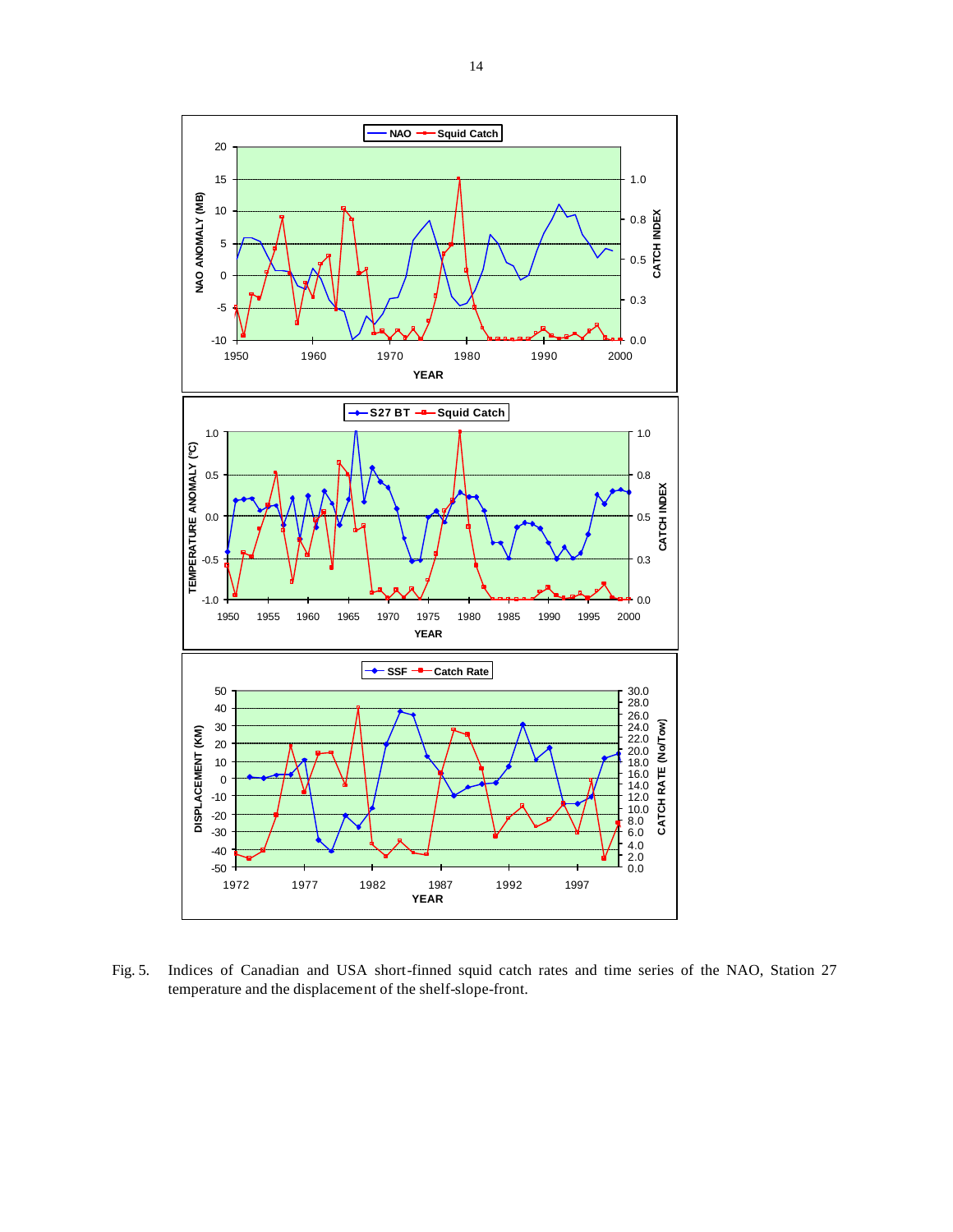

Fig. 6 Recruitment in Grand Bank (Div. 3NO) cod from Sequential Population Analysis (defined as abundance estimated at age three years) and the time series of Station 27 temperature and salinity (top panel) and recruitment verses the NAO anomaly (bottom panel).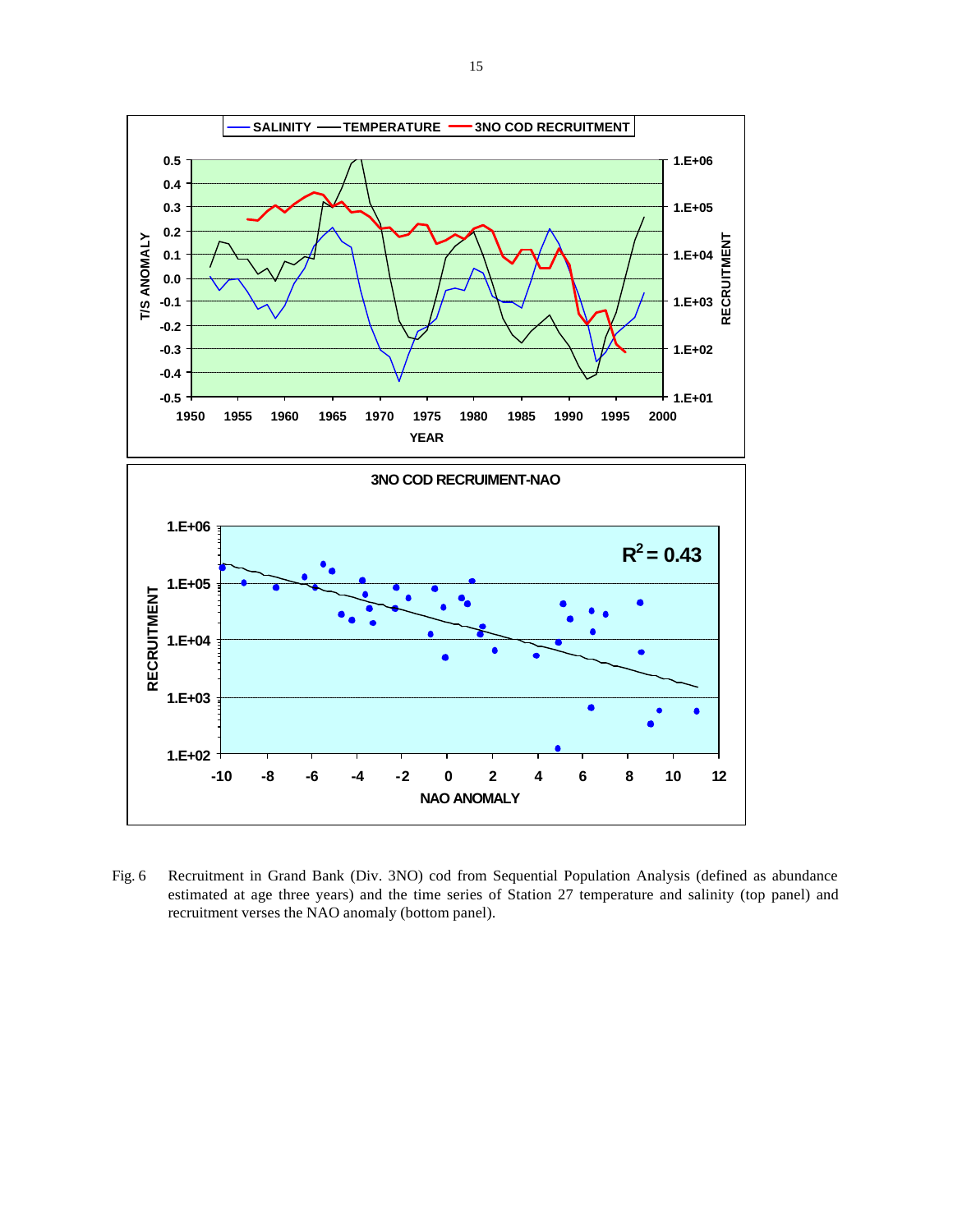

Fig. 7. Time series the mean bottom temperature and the mean numbers of cod per set for the spring survey in NAFO Div. 3NO.



Fig. 8. Time series the mean bottom temperature and the mean numbers of cod per set for the survey in NAFO Subdiv. 3P for strata with water depths <100 m.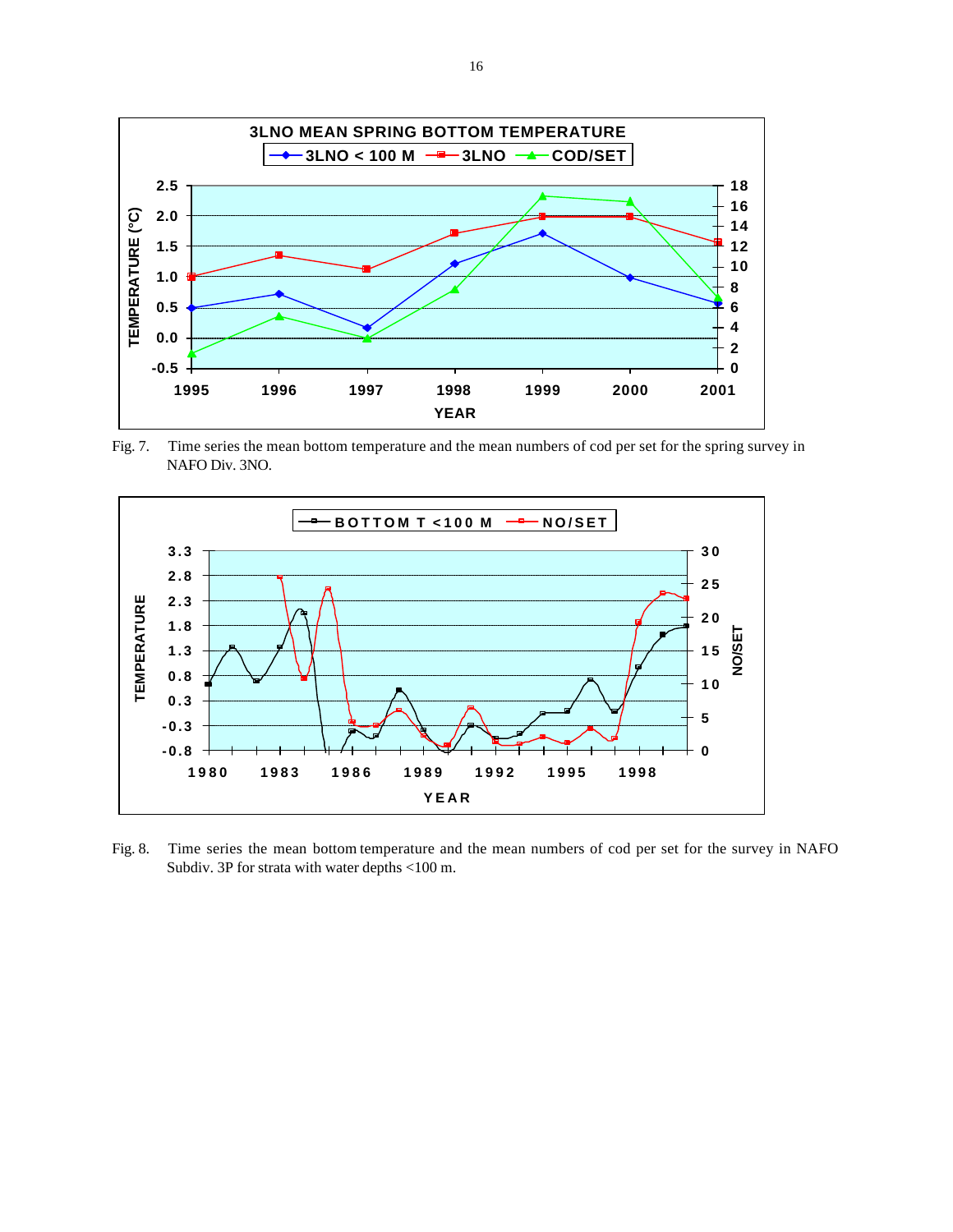

Fig. 9. Time series of the mean bottom temperature and the mean relative numbers and weight of yellowtail caught per set for the spring (top panel) and fall surveys (bottom panel) for NAFO Div. 3LNO.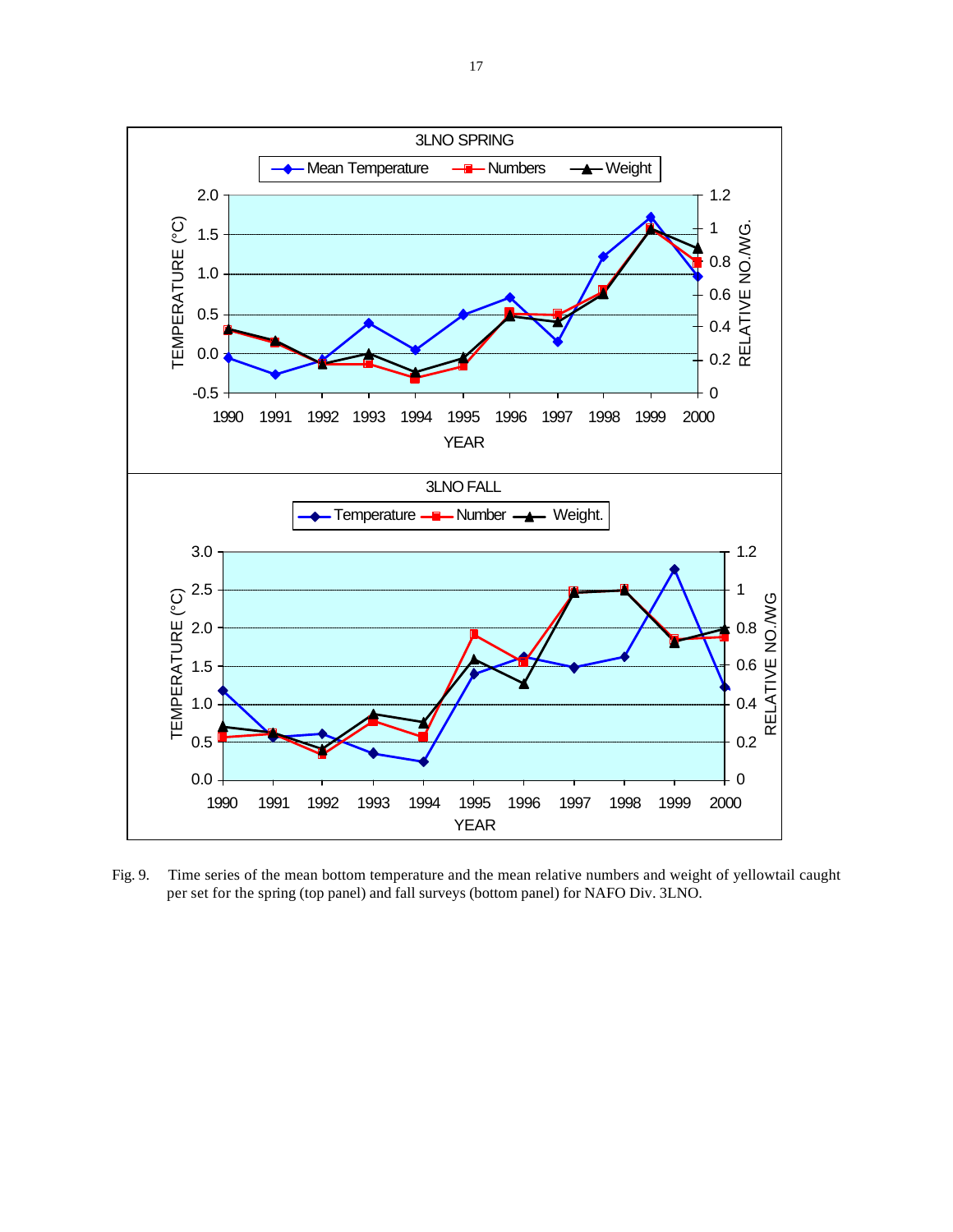

Fig. 10. Annual survival indices of Atlantic small salmon for several rivers in Newfoundland and the time series of Station 27 surface temperature, northeast Newfoundland coast near-surface temperature and the southern Labrador Shelf area of CIL water.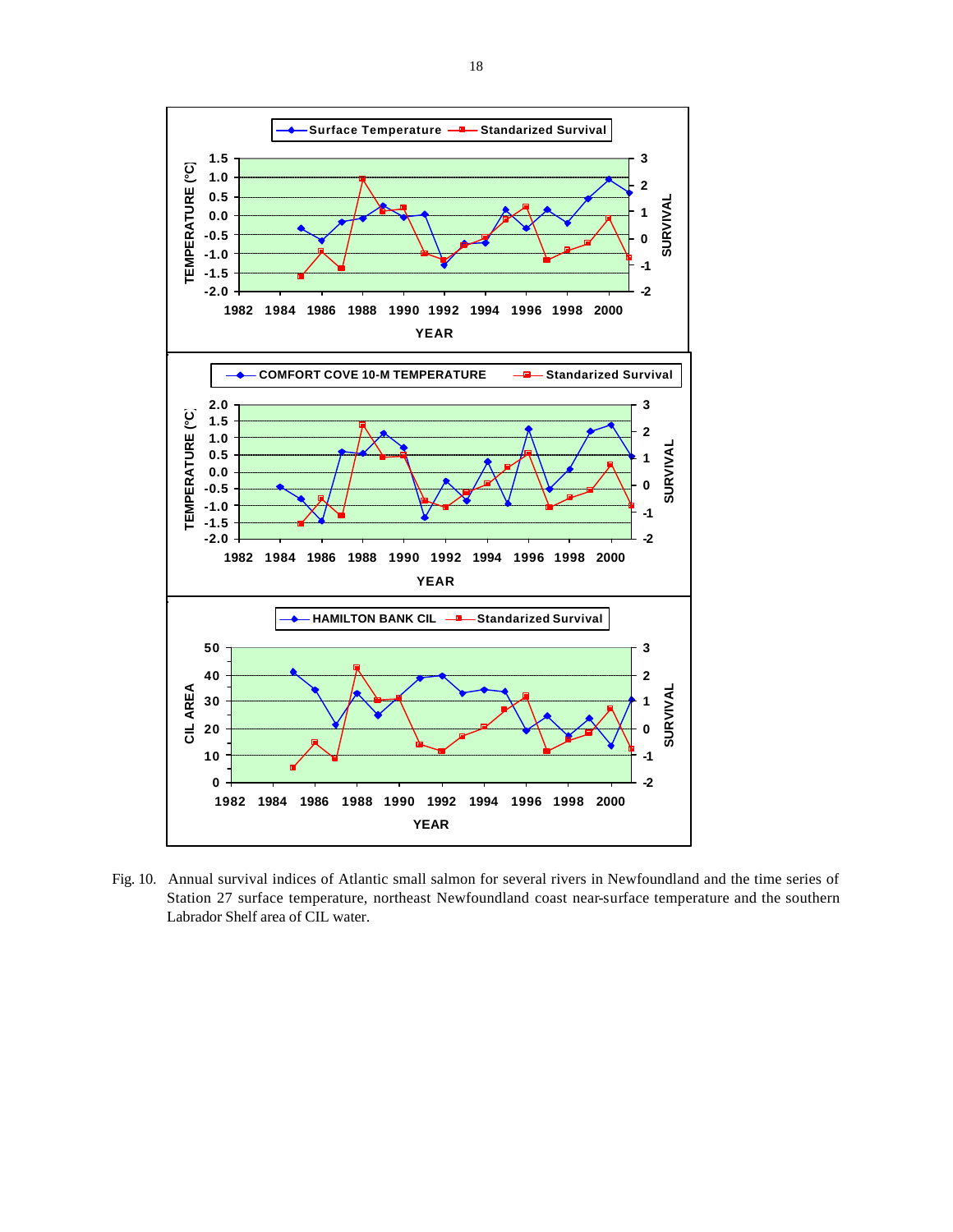

Fig. 11. The correlation between Atlantic adult salmon run-time for several rivers in Newfoundland and Station 27 surface temperature and Newfoundland and Labrador sea-ice cover.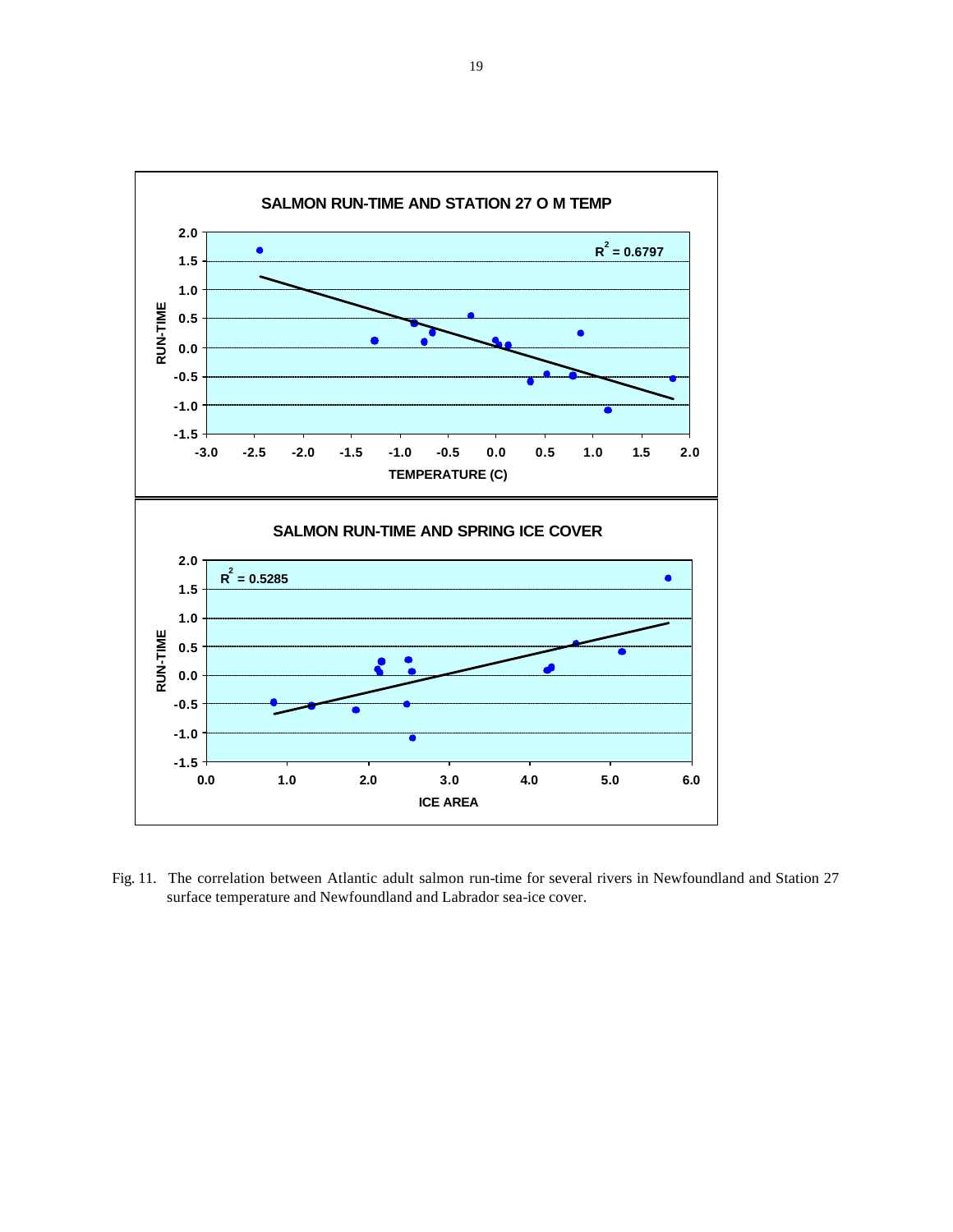

Fig. 12. Recent trends in the relative abundance of pelage o-group Atlantic cod (top panel) and sandlance (bottom panel) and the spatially averaged spring bottom temperature (in °C) for the Grand Bank.